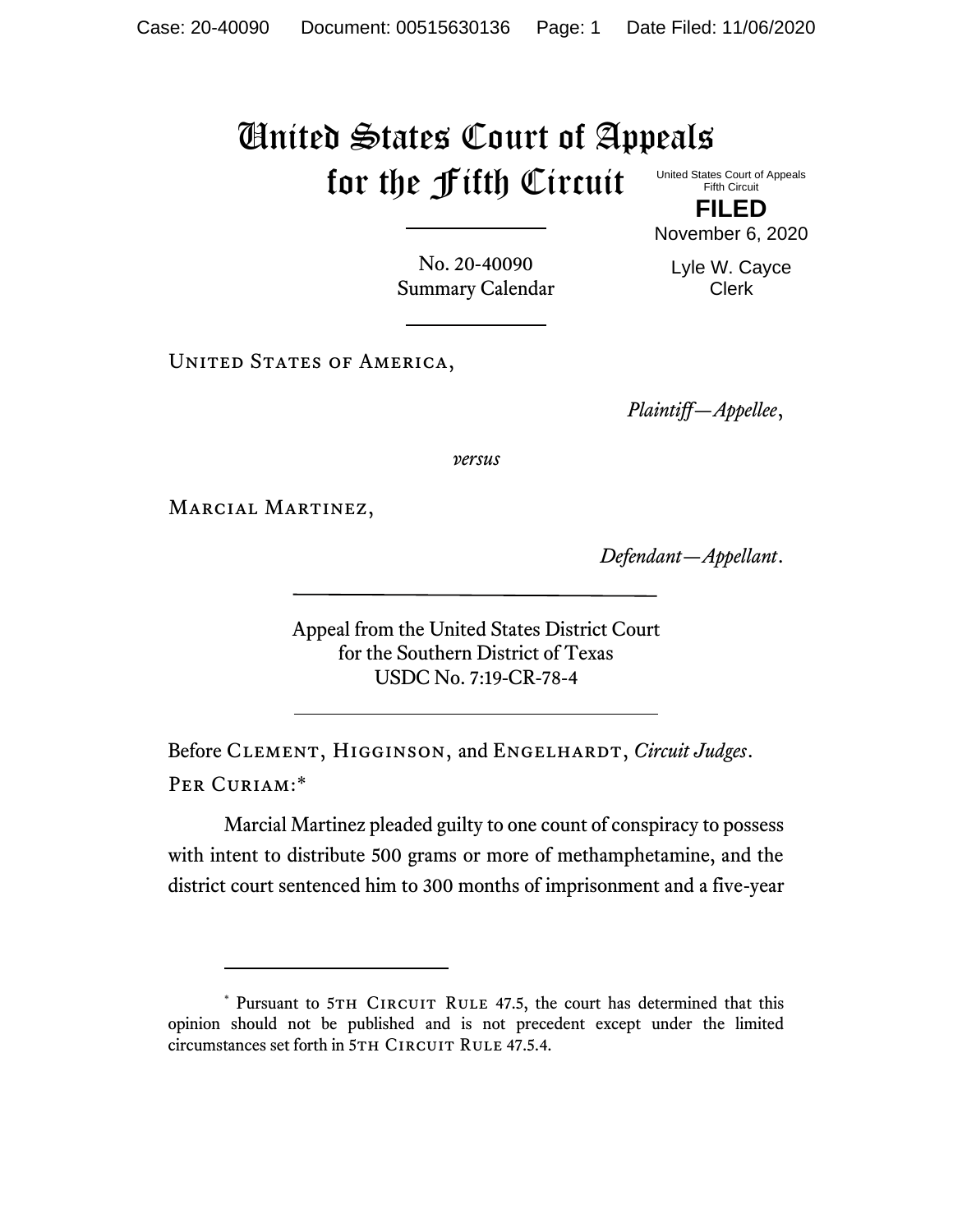## No. 20-40090

term of supervised release. On appeal, Martinez only challenges the calculation of his sentencing range under the Sentencing Guidelines.

For preserved errors, we review the district court's interpretations of the Guidelines de novo and the district court's factual findings for clear error. *United States v. Haines*, 803 F.3d 713, 743 (5th Cir. 2015). "A factual finding is not clearly erroneous if it is plausible in light of the record as a whole." *United States v. Alaniz*, 726 F.3d 586, 618 (5th Cir. 2013) (internal quotation marks and citation omitted).

First, Martinez argues that the district court erred in applying the U.S.S.G. § 2D1.1(b)(1) firearm enhancement because there was insufficient evidence establishing a nexus between the pistol found in his vehicle and the drug trafficking activity. However, the pistol was in Martinez's vehicle at the Dallas location where he paid the agents for transporting the liquid methamphetamine, and that factual scenario suffices to establish a temporal and spatial relationship among Martinez, the pistol, and the drug trafficking activity. *See United States v. Salado*, 339 F.3d 285, 294 (5th Cir. 2003). Because the district court's factual findings were plausible based on the entire record and, thus, not clearly erroneous, the district court did not err in applying the two-level enhancement under § 2D1.1(b)(1). *See Alaniz*, 726 F.3d at 618.

Second, Martinez challenges the calculation of his base offense level under  $\S 2D1.1(a)$  because the presentence report fails to establish why a 5% reduction for diesel present in the liquid methamphetamine was a reasonable method for calculating the amount of methamphetamine in the seized liquid. Martinez also claims that there is no evidence that the methamphetamine could not have easily been separated from the diesel and other substances for purposes of calculating the quantity of methamphetamine.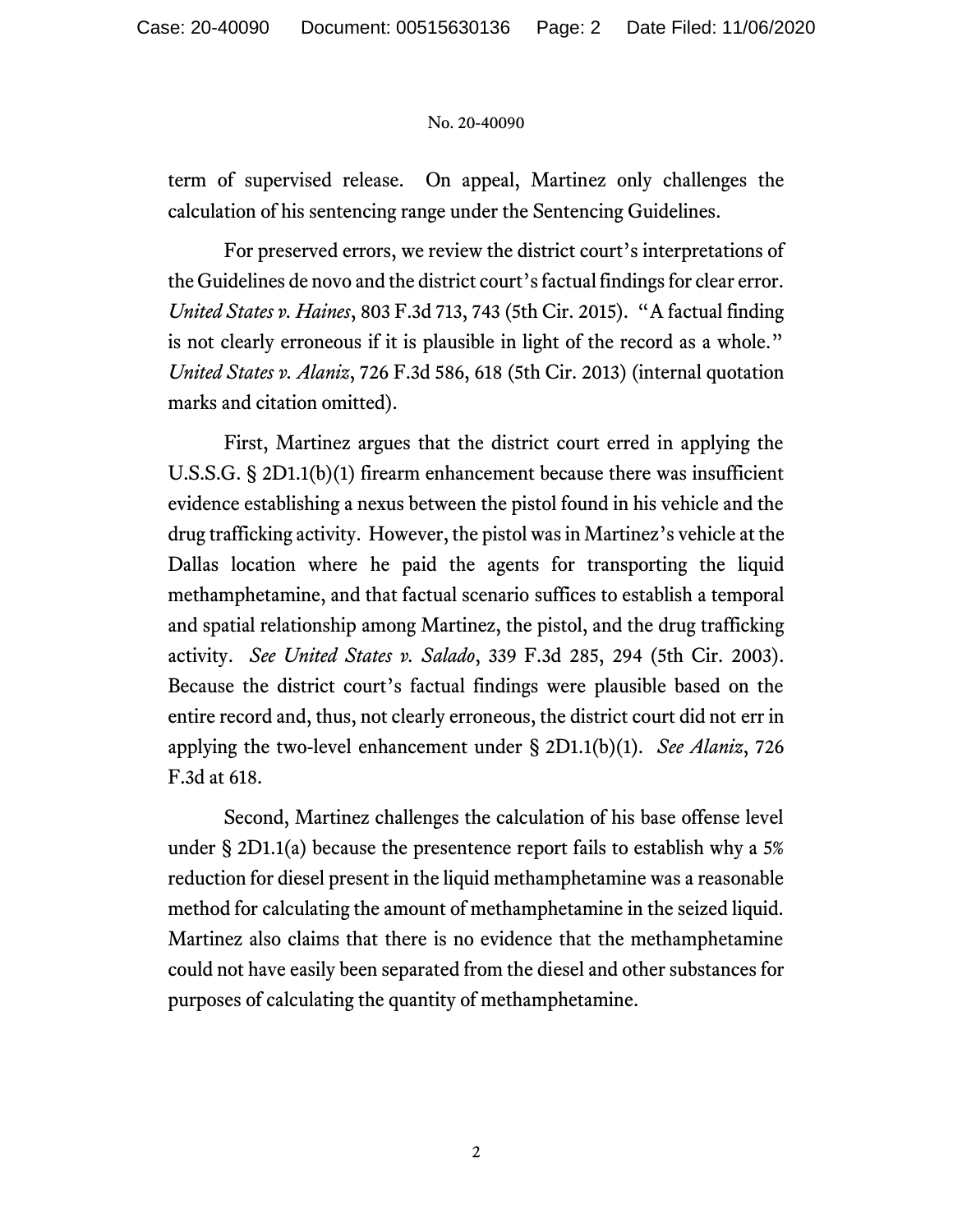## No. 20-40090

Even if we assumed that the reduction value was insufficient, the error was harmless given that the threshold weight for a base offense level of 38 is 45 kilograms of methamphetamine, nearly 500 kilograms less that the amount attributed to him by the presentence report, and Martinez offers no evidence that diesel comprised that amount of the mixture. *See* § 2D1.1(c)(1); *United States v. Solis*, 299 F.3d 420, 462 (5th Cir. 2002). Similarly, Martinez provides no evidence, outside of conjecture, that the representative sample was unreliable for purposes of approximating the weight of the liquid methamphetamine and establishing the purity of the substance. Moreover, in the absence of rebuttal evidence, the district court was free to extrapolate the drug quantity from those representative samples. *See United States v. Dinh*, 920 F.3d 307, 313 (5th Cir. 2019); *United States v. Valdez*, 453 F.3d 252, 267 (5th Cir. 2006). Thus, Martinez has not shown that the district court clearly erred by estimating the drug purity based on the unrebutted facts in the presentence report. *See Dinh*, 920 F.3d at 313; *Alaniz*, 726 F.3d at 618- 19.

Finally, Martinez argues that the district court erred when it declined to apply a mitigating role adjustment under U.S.S.G. § 3B1.2. Another member of the drug trafficking organization informed the undercover agents that "Marcial" was the "money guy" and would arrive at the Dallas location to pay for the transportation of the methamphetamine, and several hours later, Martinez arrived and paid the agents over \$20,000. This information indicates that Martinez played an active role in the drug trafficking organization, at least in regard to financial matters, and fully understood that he was paying for illegal narcotics. *See* § 3B1.2, comment. (n.3(C)(iv)). Thus, the district court did not clearly err in denying a mitigating role reduction because Martinez failed to show that he was substantially less culpable than the average participant in the criminal activity. *See United States v. Castro*, 843 F.3d 608, 613 (5th Cir. 2016); *Alaniz*, 726 F.3d at 618.